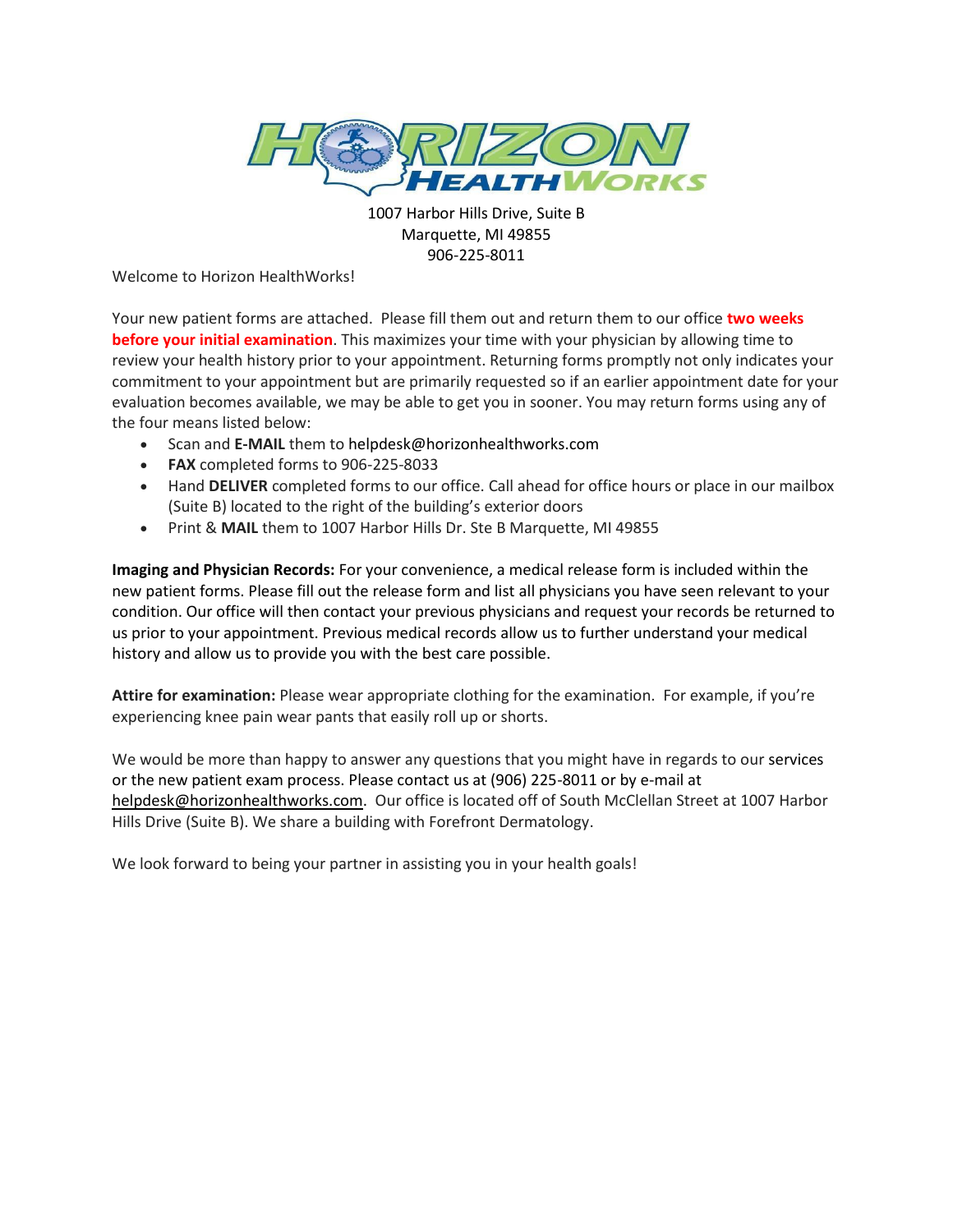

1007 Harbor Hills Drive, Suite B Marquette, MI 49855 (p) 906-225-8011 (f) 906-225-8033

## **Medical Information Release to Horizon HealthWorks**

This authorization for use or disclosure of my health information is required by state and federal law.

| Patient Name (last, first, middle) |                 |
|------------------------------------|-----------------|
| Date of Birth:                     | Phone Number:   |
| Address:                           | City/State/Zip: |
|                                    |                 |

I, Letter the use or disclosure of my health information to Horizon Healthworks, P.C. in accordance with state and federal laws, from:

Please list ALL physicians you have seen for the condition for which you are seeking treatment for at Horizon HealthWorks

| Physician Name, Office Location | Fax Number |
|---------------------------------|------------|
|                                 |            |
|                                 |            |
|                                 |            |
|                                 |            |
|                                 |            |
|                                 |            |

I may revoke this authorization at any time, in writing. The revocation must be signed by me or on my behalf and sent to the address on the top of this form. The revocation is effective upon receipt but will have no impact on uses or disclosures made while the authorization was valid.

\_\_\_\_\_\_\_\_\_\_\_\_\_\_\_\_\_\_\_\_\_\_\_\_\_\_\_\_\_\_\_\_\_\_\_\_\_\_\_\_\_\_\_\_\_\_\_\_\_\_\_\_\_\_\_\_\_\_\_\_\_\_\_\_\_\_\_\_\_\_

\_\_\_\_\_\_\_\_\_\_\_\_\_\_\_\_\_\_\_\_\_\_\_\_\_\_\_\_\_\_\_\_\_\_\_\_\_\_\_\_\_\_\_\_\_\_\_\_\_\_\_\_\_\_\_\_\_\_\_\_\_\_\_\_\_\_\_\_\_\_

Patient's or Legal Representative's Signature\* The Contraction of the Date

Relationship if Other Than Patient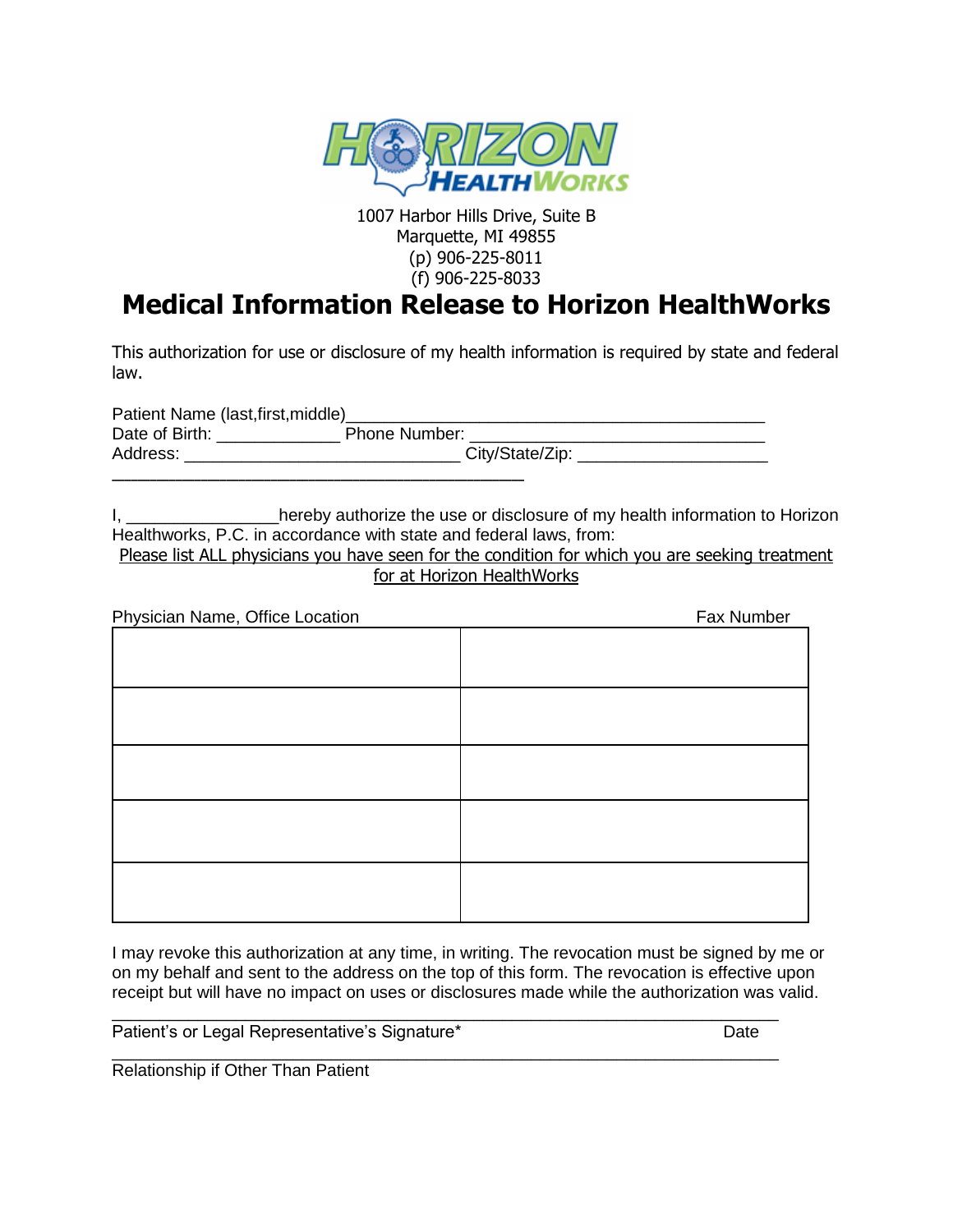| <b>Please Print</b>                                              | Today's date:                       |                              |                                                              | Primary Physician:                              |                                     |                                                                         |                                                 |  |
|------------------------------------------------------------------|-------------------------------------|------------------------------|--------------------------------------------------------------|-------------------------------------------------|-------------------------------------|-------------------------------------------------------------------------|-------------------------------------------------|--|
| <b>Patient Information</b>                                       |                                     |                              |                                                              |                                                 |                                     |                                                                         |                                                 |  |
| Last name:                                                       | First:                              |                              | $M!$ :                                                       | $\Box$ Mr.<br>$\Box$ Mrs.                       | $\Box$<br>Mis<br>s<br>$\Box$<br>Ms. | <b>Marital status</b><br>$\Box$ Single $\Box$ Married<br>Date of birth: | $\square$ Div<br>$\square$ Sep<br>$\square$ Wid |  |
| Is this your legal name?<br>$\Box$ Yes $\Box$ No                 | If not, what is your<br>legal name? |                              | (Former name):                                               |                                                 |                                     | Sex: $\square M$                                                        | $\Box F$                                        |  |
| Street address:                                                  |                                     |                              |                                                              | Primary Phone #:<br>$\overline{ }$<br>$\lambda$ |                                     |                                                                         |                                                 |  |
| City:                                                            |                                     | ZIP Code:<br>State:          |                                                              |                                                 |                                     | Alternate Phone #:                                                      |                                                 |  |
| Occupation:                                                      |                                     | Employer:                    |                                                              |                                                 |                                     | Employer Phone #:                                                       |                                                 |  |
|                                                                  |                                     | <b>Email Address:</b>        |                                                              |                                                 |                                     | $\overline{ }$<br>$\lambda$                                             |                                                 |  |
| How did you hear about us? (please check one box):               |                                     |                              | Dr.                                                          |                                                 |                                     |                                                                         |                                                 |  |
| $\Box$ Family                                                    | □<br>Friend                         | $\Box$ Close to<br>home/work | $\Box$ Yellow<br>$\Box$<br>$\Box$ Other<br>Facebook<br>Pages |                                                 |                                     |                                                                         |                                                 |  |
| Name (if applicable):                                            |                                     |                              |                                                              |                                                 |                                     |                                                                         |                                                 |  |
| <b>IN CASE OF EMERGENCY</b>                                      |                                     |                              |                                                              |                                                 |                                     |                                                                         |                                                 |  |
| Relationship<br>Name of local friend or relative:<br>to patient: |                                     |                              | Home Phone                                                   |                                                 | Cell Phone                          |                                                                         |                                                 |  |

Date of New Patient Appointment: \_\_\_\_\_/\_\_\_\_/\_\_\_\_\_\_ Injury/Onset Date: \_\_\_\_\_/\_\_\_\_/ **Have you had any diagnostic testing/imaging within the last 5 years? If yes**, please list date of each test/imaging:

Please have your records faxed to our office at: 906-225-8033

## **Please list your major ailments in order of severity (from most debilitating to least**

| debilitating): |    |  |  |
|----------------|----|--|--|
| ᅩ.             | 4. |  |  |
| <u>.</u>       | э. |  |  |
| . ب            | ь  |  |  |

## **History of Present Condition/Mechanism of Injury:**

When did you first notice this condition?

Did it begin: ☐ Immediate or ☐ Gradually? Briefly Describe: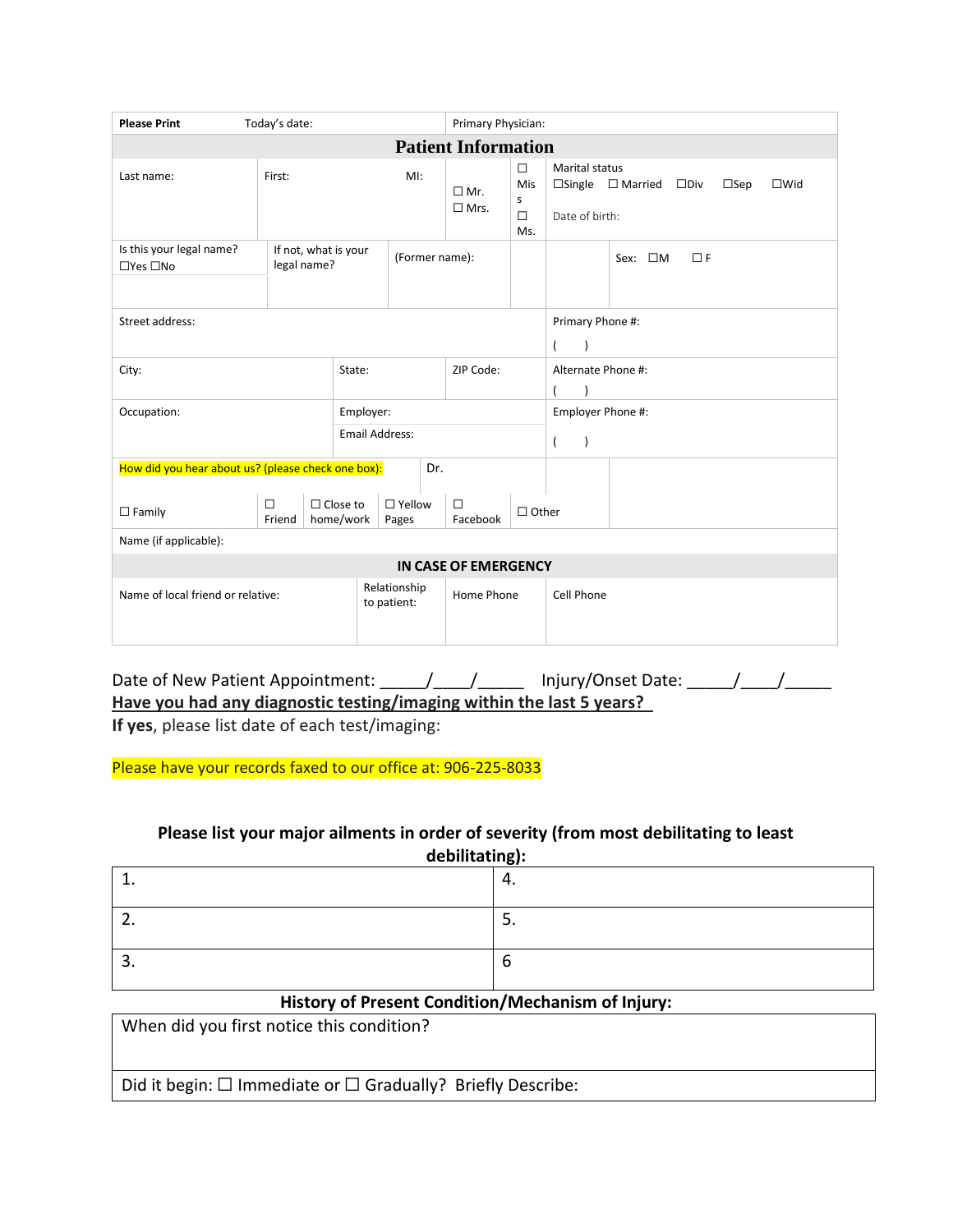| i icase iist wiiat doctors you have seen for this condition. If icase include diagnosis,<br>treatment, and any changes in your condition) |  |  |  |  |  |
|-------------------------------------------------------------------------------------------------------------------------------------------|--|--|--|--|--|
|                                                                                                                                           |  |  |  |  |  |
|                                                                                                                                           |  |  |  |  |  |
|                                                                                                                                           |  |  |  |  |  |
|                                                                                                                                           |  |  |  |  |  |
|                                                                                                                                           |  |  |  |  |  |

# **Please list what doctors you have seen for this condition. (Please include diagnosis,**

## **Please check the appropriate box:**

| Have you had surgery?                  | $\Box$ Yes   | $\Box$ No    | Explain:  |
|----------------------------------------|--------------|--------------|-----------|
| Have you been hospitalized?            | $\Box$ Yes   | $\square$ No | Explain:  |
| What was your diagnosis?               |              |              | List:     |
| What side is affected?                 | $\Box$ Right | $\Box$ Left  | N/A       |
| Do you have specific physician orders? | $\Box$ Yes   | $\Box$ No    | Explain:  |
| Do you have a history of falls?        | $\Box$ Yes   | $\Box$ No    | Injuries: |
| Current level of function?             | Good         | ∃ Poor       | Other:    |

## Prior Level of Function: Are you *independent* in the following?

| <b>Activities of Daily Living (ADLs)</b> | $\Box$ YES | $\square$ NO |
|------------------------------------------|------------|--------------|
| Self Care                                | $\Box$ YES | $\square$ NO |
| Work/Vocation                            | $\Box$ YES | $\square$ NO |
| Mobility                                 | $\Box$ YES | $\square$ NO |
| Community Integration                    | $\Box$ YES | ΠNΩ          |

## Functional Limitations: **(Check if you have had or currently have a problem with the following)**

| Sleep                    |              | Gripping                 |  |
|--------------------------|--------------|--------------------------|--|
| Self-Care                |              | <b>Bright Lights</b>     |  |
| <b>ADLs</b>              | $\mathsf{L}$ | Coughing/Sneezing        |  |
| Reaching/Pushing/Pulling |              | Mobility/Ambulation      |  |
| Lifting/Carrying         |              | <b>Mental Activities</b> |  |
| Sitting/Standing         |              | Community Integration    |  |
| Bending/Squatting        | П            | Others:                  |  |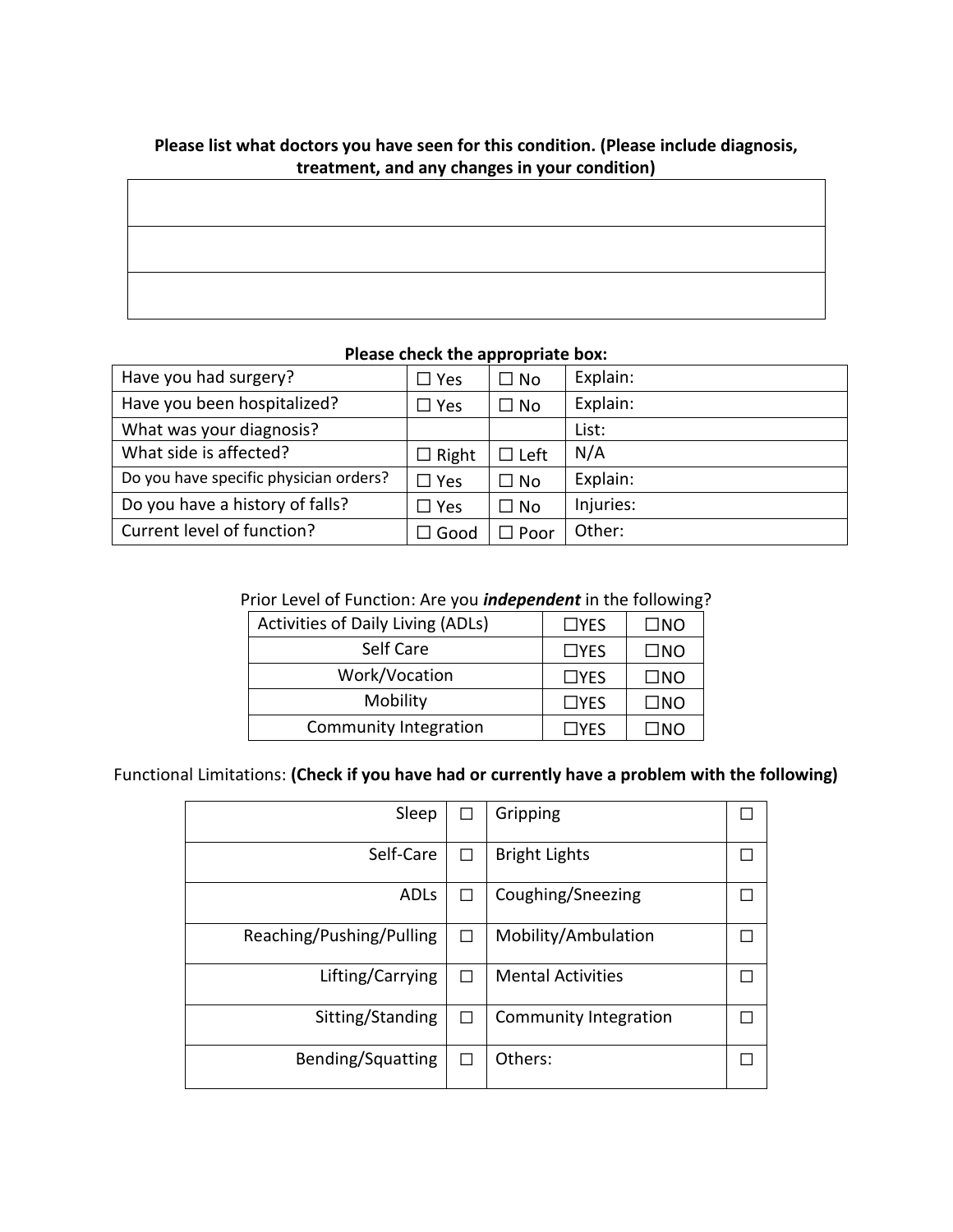## **Please check all that apply:**

| Do you have trouble sleeping?                                                   |  | $\Box$ Yes $\Box$ No $\Box$ Staying asleep $\Box$ Falling asleep |                   |
|---------------------------------------------------------------------------------|--|------------------------------------------------------------------|-------------------|
| Do you have sleeping disturbances?   $\Box$ Yes   $\Box$ No   $\Box$ Nightmares |  |                                                                  | $\Box$ Discomfort |

## **Aggravating Factors**: (Check if the following aggravate you)

| Sitting     | Sit to Stand      |  |
|-------------|-------------------|--|
| Standing    | Bending           |  |
| Walking     | Voiding           |  |
| Stairs-Up   | Lying Down        |  |
| Stairs-Down | Coughing/Sneezing |  |

## **Please check the appropriate box below:**

|                             |  |  |  |  | $\Box$ Married $\Box$ Retired $\Box$ Disabled $\Box$ Student $\Box$ Unemployed |
|-----------------------------|--|--|--|--|--------------------------------------------------------------------------------|
| Employed                    |  |  |  |  |                                                                                |
| Name of Employer/Job Title: |  |  |  |  |                                                                                |

## **Medical History:**

| Do you smoke?                 | $\Box$ YES    | $\square$ NO                | $#/day$ :   |
|-------------------------------|---------------|-----------------------------|-------------|
| Are you cognitively impaired? | $\Box$ YES    | $\Box$ NO                   |             |
| Do you drink alcohol?         | $\square$ YES | $\square$ NO                | $#/day$ :   |
| Coffee                        | $\square$ YES | $\square$ NO                | Cups/day:   |
| Exercise                      | $\Box$ Yes    | $\square$ NO                | Times/week: |
| Water                         | $\square$ YES | $\square$ NO                | Cups/day:   |
| Soft Drinks                   | $\square$ YES | $\square$ NO                | Amount/day: |
| Osteoarthritis                | П             | <b>Complicating Factors</b> |             |
| Cardiovascular Disease        | П             | Previous Therapy            | H           |
| Diabetes Mellitus Type 1      | П             | Diabetes Mellitus Type 2    |             |
| Allergies                     | П             | Psycho-Social               |             |
| <b>Surgical History</b>       | П             | Others:                     |             |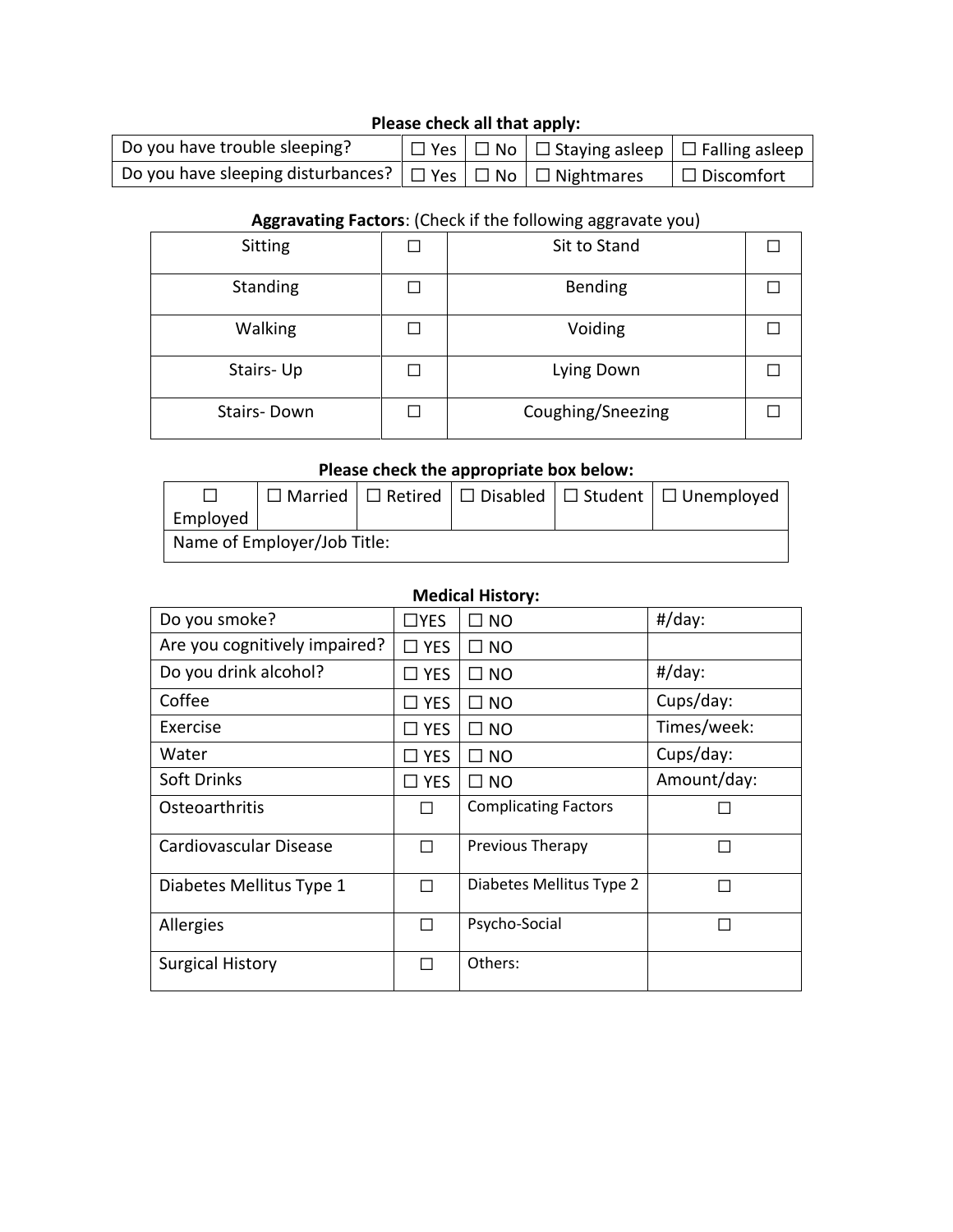#### **General Health History**

Check the left box for any condition YOU had in the **P**AST, and the right box for any condition YOU have **C**URRENTLY.

|                              | P<br>$\mathbf{C}$               | P C                         | P C                                       |
|------------------------------|---------------------------------|-----------------------------|-------------------------------------------|
| $\square \square$ Mental     | $\square \square$ Diabetes      | $\Box$ Pneumonia            | $\Box$ $\Box$<br><b>Infective Disease</b> |
| <b>Disorders</b>             |                                 |                             |                                           |
| $\Box$ $\Box$ Epilepsy       | Anemia                          | $\Box$ Tuberculosis         | <b>Fungal Infection</b>                   |
| $\square$ $\square$ Tumors   | $\square \square$ Glaucoma      | $\square \square$ Hepatitis | Herpes                                    |
| $\square \square$ Alcoholism | $\square \square$ Heart Disease | $\Box$ Thyroid              | <b>Arthritis</b>                          |
|                              |                                 | <b>Disease</b>              |                                           |
| $\Box$ Drug Addiction        | $\square \square$ Rheumatic     | $\square \square$ Parasites | $\Box$ $\Box$ Autoimmune                  |
|                              | Fever                           |                             | <b>Disease</b>                            |
| Cancer                       | $\Box$ Scarlet Fever            | $\Box$ Asthma               | Chicken Pox                               |

| <b>Nervous System</b>                         | Eyes/Ears/Nose/Throat<br>Gastrointestinal                       | <b>Musculoskeletal</b>                  |                           |  |
|-----------------------------------------------|-----------------------------------------------------------------|-----------------------------------------|---------------------------|--|
| C                                             | P<br>C                                                          | P<br>C                                  | P<br>C                    |  |
| $\square \square$ Depression<br>$\Box$ Vision |                                                                 | Change in Appetite<br>$\Box$<br>$\perp$ | $\Box$ Jaw Pain           |  |
|                                               | Problems                                                        |                                         |                           |  |
| $\square \square$ Memory Loss                 | $\Box$ Flashing Lights<br>$\perp$                               | $\Box$ Excessive Thirst                 | $\Box$ Difficulty Chewing |  |
| $\Box$ Confusion                              | <b>Black Spots</b>                                              | $\Box$ Frequent Nausea                  | $\Box$ Face Pain          |  |
| <b>Dizziness</b>                              | <b>Blurriness</b>                                               | $\Box$ Hemorrhoids                      | $\Box$ Neck Pain          |  |
| $\square \square$ Fainting                    | $\Box$ Black/Bloody<br><b>Hearing Loss</b><br>$\mathsf{L}$<br>⊔ |                                         | $\Box$ Arm/Elbow Pain     |  |
|                                               |                                                                 | <b>Stools</b>                           |                           |  |
| $\square \square$ Convulsions                 | <b>Ringing in Ears</b><br>ப<br>⊔                                | <b>Digestive Problems</b><br>$\Box$     | $\Box$ Wrist/Hand<br>П    |  |
|                                               |                                                                 |                                         | Pain                      |  |
| $\square$ Weakness<br>$\perp$                 | $\Box$ Swallowing<br>Ш                                          | $\Box$ Abdominal Cramping               | $\Box$ Mid Back Pain      |  |
| $\square$ Poor Balance                        |                                                                 | $\Box$ $\Box$ Gas/Bloating              | Lower Back Pain           |  |
| П                                             |                                                                 | $\Box$ Heartburn<br>$\mathbf{I}$        | □Thigh/Knee Pain          |  |
| □Twitches/Tremor                              |                                                                 |                                         |                           |  |
| $\Box$ $\Box$ Cold/Tingling                   |                                                                 | <b>Weight Problems</b>                  | □Ankle/Foot Pain          |  |
| $\Box$ Sleeping<br>$\perp$                    |                                                                 | Gall Bladder Issues                     | <b>Difficulty Walking</b> |  |
| $\square \square$ Headaches                   |                                                                 | $\Box$ Liver Problems<br>$\perp$        | $\Box$ Leg/Arm Fatigue    |  |

## Date of Last Physical: Physical Exam: | By whom? | Results: Blood Work: | By whom? | Results: Bone Density Study: Results: Pelvic Exam: Results: PSA Exam: Results: Mammogram: | Results: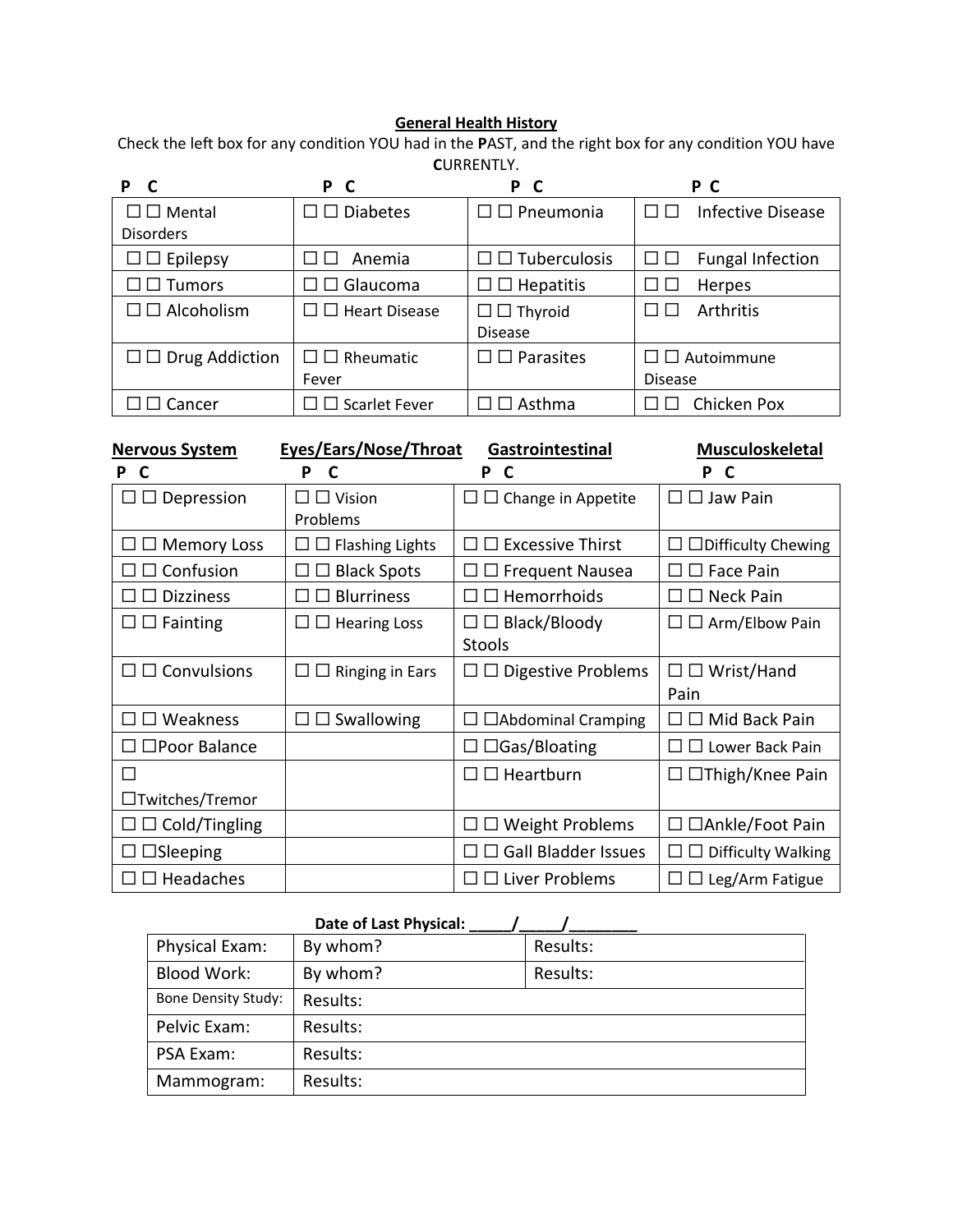## **Current Medications** \*Please use an additional page if necessary

| $\Box$ Prescription $\Box$ Over the Counter $\Box$ Herbals $\Box$ Vitamin/Mineral/Dietary $\Box$ Other $\Box$ None |  |  |  |                                                                                 |  |  |  |  |
|--------------------------------------------------------------------------------------------------------------------|--|--|--|---------------------------------------------------------------------------------|--|--|--|--|
|                                                                                                                    |  |  |  | Date Started   Name of Medication   Dose   Date Stopped   Reason for Medication |  |  |  |  |
|                                                                                                                    |  |  |  |                                                                                 |  |  |  |  |
|                                                                                                                    |  |  |  |                                                                                 |  |  |  |  |
|                                                                                                                    |  |  |  |                                                                                 |  |  |  |  |
|                                                                                                                    |  |  |  |                                                                                 |  |  |  |  |
|                                                                                                                    |  |  |  |                                                                                 |  |  |  |  |

| Mother:      | Alive & Well, age Langue Deceased age Latiom | Any health  |
|--------------|----------------------------------------------|-------------|
|              | what?                                        | conditions? |
| Father:      | Alive & Well, age_____ Deceased age__ from   | Any health  |
|              | what?                                        | conditions? |
| Brother:     | Alive & Well, age Deceased age from          | Any health  |
|              | what?                                        | conditions? |
| Brother:     | Alive & Well, age Deceased age from          | Any health  |
|              | what?                                        | conditions? |
| Sister:      | Alive & Well, age ____ Deceased age from     | Any health  |
|              | what?                                        | conditions? |
| Sister:      | Alive & Well, age Deceased age from          | Any health  |
|              | what?                                        | conditions? |
| Maternal     | Alive & Well, age Deceased age from          | Any health  |
| Grandmother: | what?                                        | conditions? |
| Maternal     | Alive & Well, age Deceased age from          | Any health  |
| Grandfather: | what?                                        | conditions? |
| Paternal     | Alive & Well, age ___ Deceased age ____ from | Any health  |
| Grandmother: | what?                                        | conditions? |
| Paternal     | Alive & Well, age Deceased age from          | Any health  |
| Grandfather: | what?                                        | conditions? |
| Children:    | Ages:                                        | Any health  |
|              |                                              | conditions? |

## **Family History**

## **Have any of your family members ever suffered from any of the following conditions?**

| <b>Diabetes</b>              | П   |           | Type: |
|------------------------------|-----|-----------|-------|
|                              | Yes | <b>No</b> |       |
| <b>Heart Disease</b>         | П   |           | Type: |
|                              | Yes | <b>No</b> |       |
| <b>Neurological Disorder</b> | Г   |           | Type: |
|                              | Yes | <b>No</b> |       |
| Depression/Mental Illness    | П   |           | Type: |
|                              | Yes | No        |       |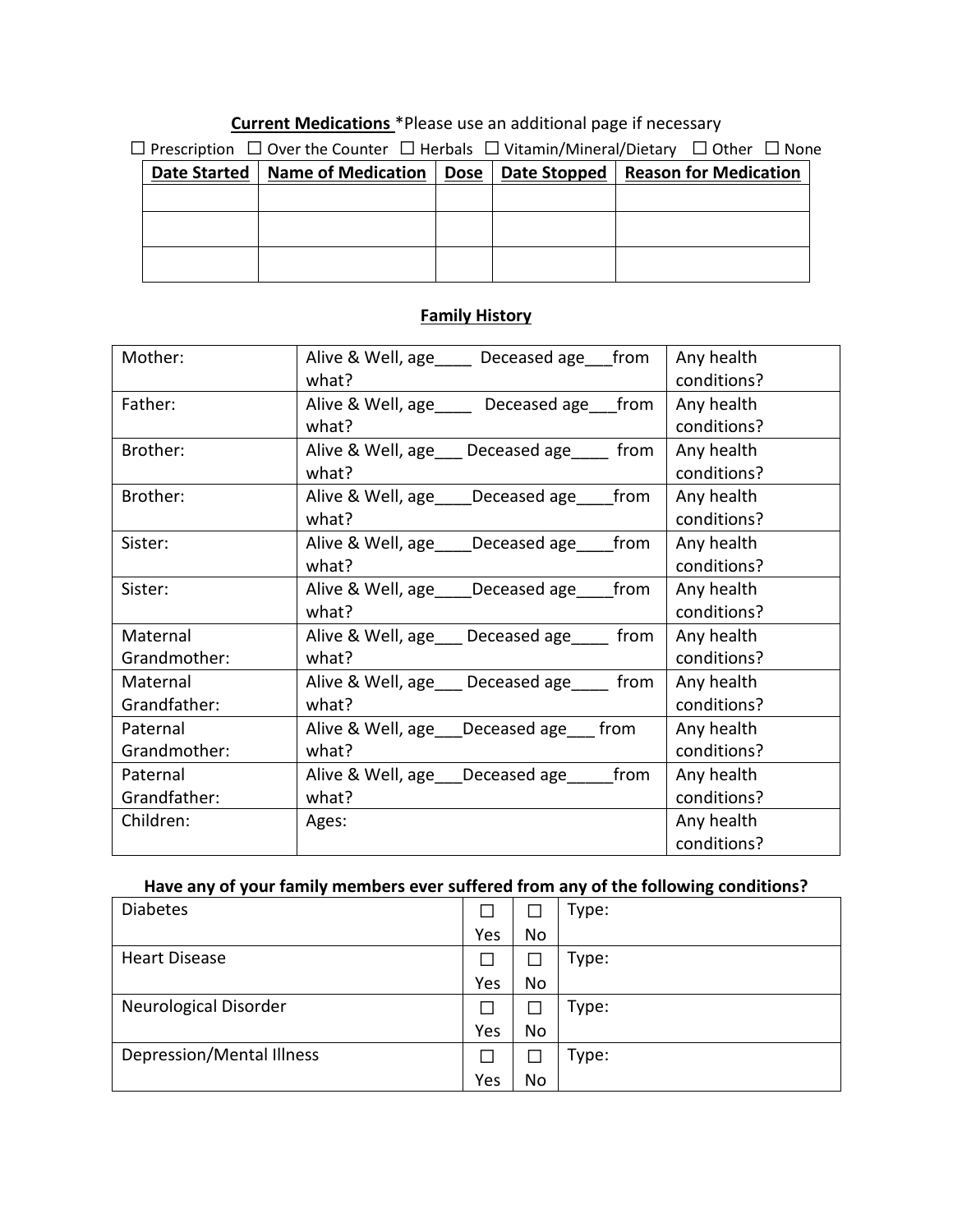| <b>Autoimmune Diseases</b>                   |     |     | Type: |
|----------------------------------------------|-----|-----|-------|
|                                              | Yes | No  |       |
| During the past month, have you often        |     |     |       |
| been bothered by feeling down, depressed,    | Yes | No. |       |
| or hopeless?                                 |     |     |       |
| During the past month, have you often        |     |     |       |
| been bothered by little interest or pleasure | Yes | No  |       |
| in doing things?                             |     |     |       |

## **Pain/Discomfort**

Use the body image diagram to mark the location of your primary pain complaint, as well as any additional pains/discomfort you are experiencing.



**Pain Description (Please check all that apply):**

| Deep            |                 | $\Box$ Dull  | $\Box$ Sharp | $\square$ Burning |        | $\Box$ Knife-     |
|-----------------|-----------------|--------------|--------------|-------------------|--------|-------------------|
|                 | Superficial     |              |              |                   | Aching | like              |
|                 |                 |              |              |                   |        |                   |
| <b>Tingling</b> | <b>Numbness</b> | Pins/Needles | Throbbing    | Twitching         | Other: | $\qquad \qquad -$ |

Have you had previous episodes of this pain, if so when and how often:

On a scale of 0-10 where '0' is no pain and '10' is excruciating pain that requires going to the emergency room, please tell us where your pain rates:

Currently: \_\_\_\_\_\_\_\_\_\_\_\_\_\_\_\_\_\_\_\_\_\_\_\_\_\_\_\_\_\_\_\_\_\_\_\_\_\_\_\_\_\_\_\_\_\_\_\_\_\_\_\_\_\_\_\_\_\_\_\_\_\_\_\_\_\_\_\_ At worst: \_\_\_\_\_\_\_\_\_\_\_\_\_\_\_\_\_\_\_\_\_\_\_\_\_\_\_\_\_\_\_\_\_\_\_\_\_\_\_\_\_\_\_\_\_\_\_\_\_\_\_\_\_\_\_\_\_\_\_\_\_\_\_\_\_\_\_\_\_ At best:  $\overline{a}$ What positions or activities make your pain better/worse? \_\_\_\_\_\_\_\_\_\_\_\_\_\_\_\_\_\_\_\_\_\_ \_\_\_\_\_\_\_\_\_\_\_\_\_\_\_\_\_\_\_\_\_\_\_\_\_\_\_\_\_\_\_\_\_\_\_\_\_\_\_\_\_\_\_\_\_\_\_\_\_\_\_\_\_\_\_\_\_\_\_\_\_\_\_\_\_\_\_\_\_\_\_\_\_\_\_\_\_\_\_\_\_\_\_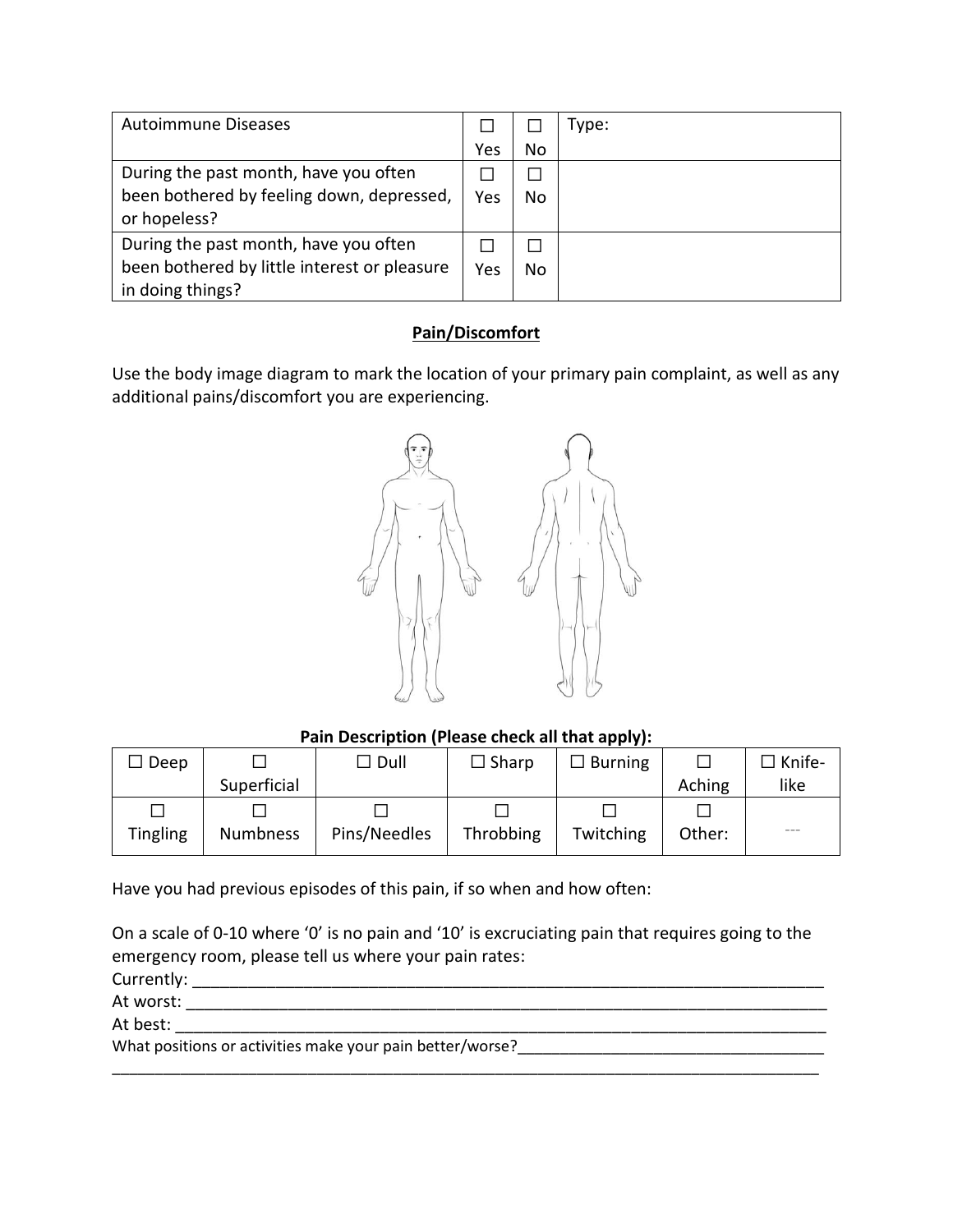## **Our Privacy Pledge**

We are very concerned with protecting your privacy. While the law requires us to give you this disclosure, please understand that we have, and always will, respect the privacy of your health information.

There are several circumstances in which we may have to use or disclose your health care information.

- We may have to disclose your health information to another health care provider or hospital if it is necessary to refer you to them for the diagnosis, assessment, or treatment of your health condition.
- We may have to disclose your health information and billing records to another party if they are potentially responsible for the payment of your services.
- We may need to use your health information within our practice for quality control or other operational purposes.

We have a more complete notice that provides a detailed description of how your health information may be used or disclosed. You have the right to review that notice before you sign this consent form (164.520). We reserve the right to change our privacy practices as described in that notice. If we make a change to our privacy practices, we will notify you in writing when you come in for treatment or by mail. Please feel free to call us at any time for a copy of our privacy notices.

## **Your right to limit uses or disclosures**

You have the right to request that we do not disclose your health information to specific individuals, companies, or organizations. If you would like to place any restrictions on the use or disclosure of your health information, please let us know in writing. We are not required to agree to your restrictions. However, if we agree with your restrictions, the restriction is binding on us.

## **Your right to revoke your authorization**

You may revoke your consent to us at any time; however, your revocation must be in writing. We will not be able to honor your revocation request if we have already released your health information before we receive your request to revoke authorization. If you are required to give your authorization as a condition of obtaining insurance, the insurance company may have a right to your health information if they decide to contest any of your claims.

**\*Please list only the phone numbers that are acceptable for us to call in order to reach you.** I have read this consent policy and agree to its terms. I am also acknowledging that I have received a copy of this notice.

x\_\_\_\_\_\_\_\_\_\_\_\_\_\_\_\_\_\_\_\_\_\_\_\_\_\_\_\_\_\_\_\_\_\_\_\_\_\_\_\_\_\_\_\_\_\_\_\_\_\_\_\_\_\_\_\_\_\_\_\_\_\_\_\_\_\_\_\_\_\_\_\_\_\_\_\_\_ **PATIENT SIGNATURE DATE**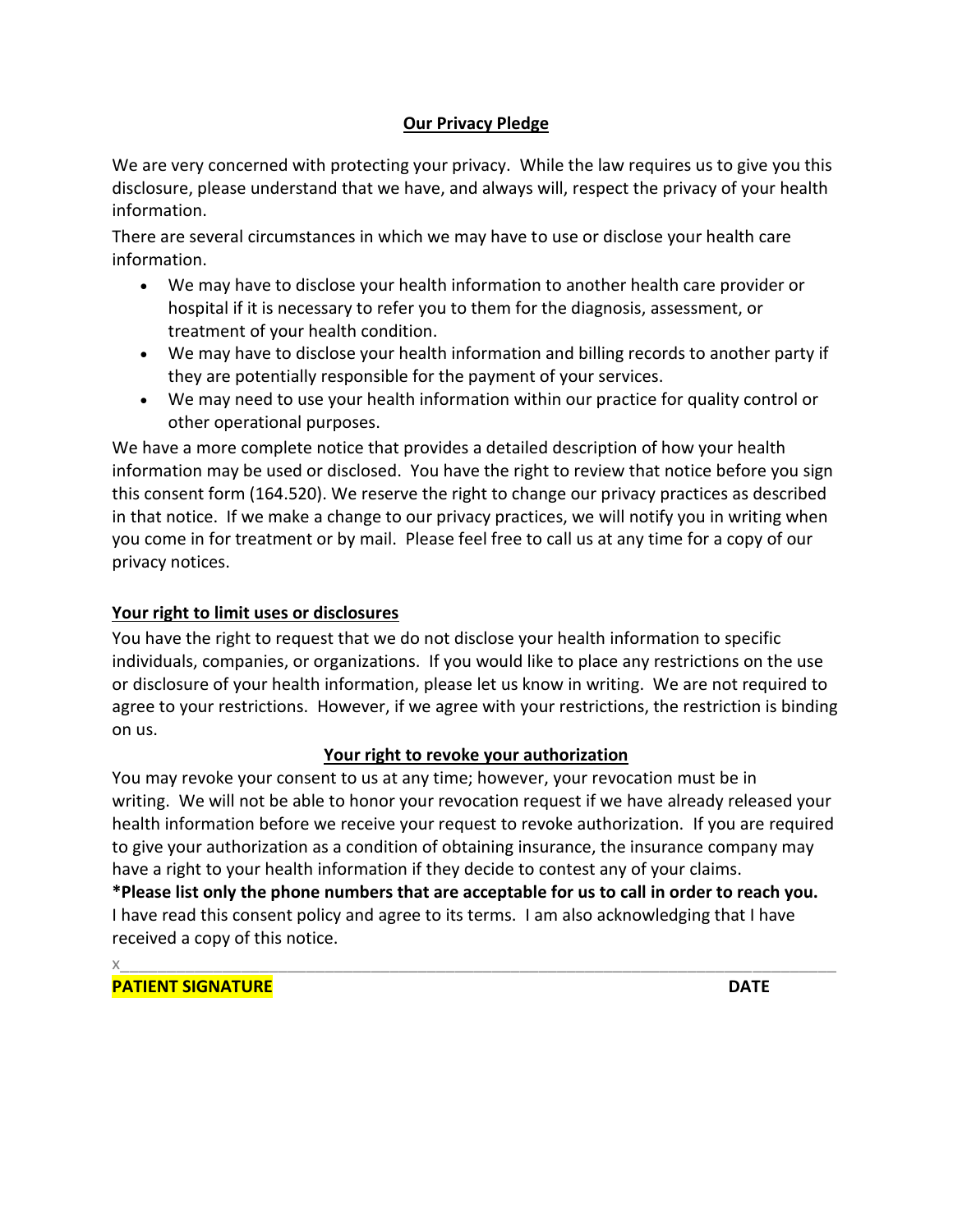## **Informed Consent for Chiropractic Care and Waiver to Treat**

When a patient seeks chiropractic health care and we accept a patient for such care, it is essential for both to be working toward the same objective. It is important that each patient understand both the objective and the method that will be used to attain it. This will prevent any confusion or disappointment. You have the right, as a patient to be informed about the condition of your health and the recommended care and treatment to be provided so that you may make the decision whether or not to undergo chiropractic care after being advised of the known benefits, risks and alternatives.

Chiropractic is a science and art which concerns itself with the relationship between structure (primarily of the spine) and function (primarily of the nervous system) as that relationship may have an effect on the restoration and preservation of health. Health is the state of optimal physical, mental, and social well-being, not merely the absence of disease or infirmity. One disturbance to the nervous system is called a *vertebral subluxation*. This occurs when one or more of the 24 vertebra in the spinal column become misaligned and/or do not move properly. This causes alteration of nerve function and interference to the nervous system. This may result in pain and dysfunction or may be entirely asymptomatic. Subluxations are corrected and/or reduced by and *adjustment.* An adjustment is the specific application of forces to correct and/or reduce vertebral subluxation. Our chiropractic method of correction is by specific adjustments of the spine. Adjustments are usually done by hand but may be performed by hand held instruments. In addition, ancillary procedures such as adjustments of the extremities, physiotherapy and/or rehabilitative procedures may be included. As with any healthcare procedure, there are certain complications which may arise during chiropractic manipulation and therapy. These complications include but are not limited to fractures, disc injuries, muscle or ligament injuries, nerve injuries, vascular injuries such as stroke, dislocation and nerve injuries. I will make every reasonable effort during the consultation and examination to screen for contraindications to care: however, if you have a condition that would otherwise not come to my attention, it is your responsibility to inform me.

Other treatment options include medications, surgery and alternative treatments. You should be aware that there are risks and benefits of those options which can be discussed with your primary medical physician. The risks associated with remaining untreated include but are not limited to the formation of adhesions and reduction of mobility which may set up a pain reaction further reducing mobility. Over time and the longer treatment is postponed, this process may complicate future care by making it more difficult and less effective. If during the course of care, we encounter non-chiropractic or unusual findings, we will advise you of those findings and recommend that you seek the services of another health care provider.

## **Do NOT Sign Until You Have Read and Understand the Above.**

All questions regarding the doctor's objective pertaining to my care in this office have been answered to my complete satisfaction. The benefits, risks and alternatives of chiropractic care have been explained to me to my satisfaction. I have read and fully understand the above statements and therefore accept chiropractic care on this basis.

\_\_\_\_\_\_\_\_\_\_\_\_\_\_\_\_\_\_\_\_\_\_\_\_\_\_\_\_\_\_\_\_\_\_\_\_\_\_\_\_\_\_\_\_\_\_\_\_\_\_\_\_\_\_\_\_\_\_\_\_\_\_\_\_\_\_\_\_\_\_\_\_\_\_\_\_\_\_